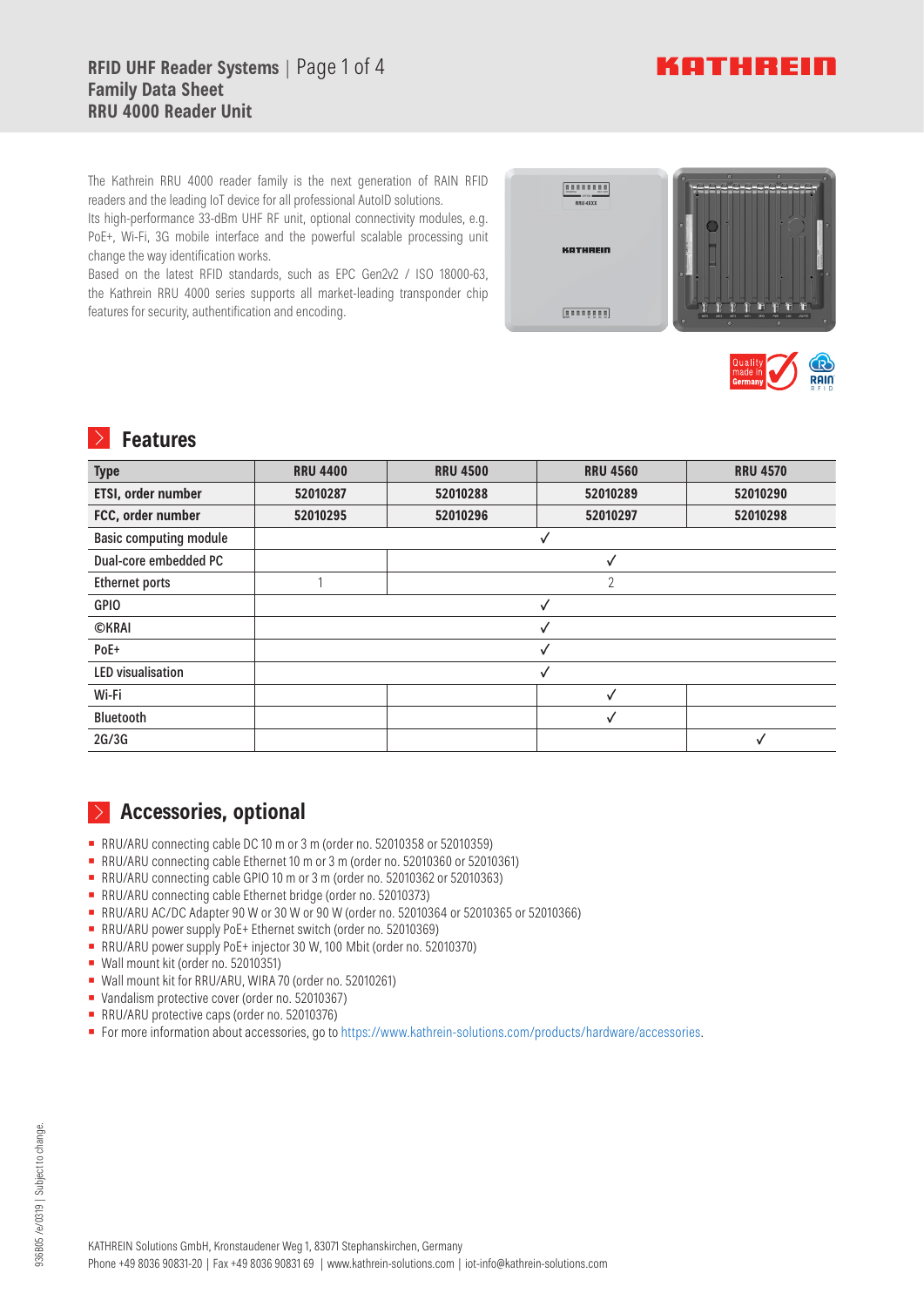# **General Specifications**

|                                                    |                            | <b>ETSI Version</b>                                                                                                                              |                 | <b>FCC Version</b>                   |                                              |  |
|----------------------------------------------------|----------------------------|--------------------------------------------------------------------------------------------------------------------------------------------------|-----------------|--------------------------------------|----------------------------------------------|--|
| <b>RFID UHF Reader Overview</b>                    |                            | <b>RRU 44xx</b>                                                                                                                                  | <b>RRU 45xx</b> | <b>RRU 44xx</b>                      | <b>RRU 45xx</b>                              |  |
| <b>RFID</b>                                        |                            |                                                                                                                                                  |                 |                                      |                                              |  |
| Frequency range                                    | [MHz]                      | 865-868                                                                                                                                          |                 |                                      | $902 - 928$                                  |  |
| Impedance antenna port                             | [Ohm]                      | 50                                                                                                                                               |                 |                                      |                                              |  |
| Max. TX power, conducted                           | [dBm]                      | 30                                                                                                                                               | 33              | 30                                   | 30<br>(33 dBm with extended<br>cable length) |  |
| Max. TX power, radiated                            | [dBm]                      | 30                                                                                                                                               | 33              |                                      | 36                                           |  |
| <b>Emitted output power</b><br>(max.) int. antenna | [ERP (ETS)]<br>EIRP (FCC)] | 33<br>36                                                                                                                                         |                 |                                      |                                              |  |
| <b>RX</b> sensitivity                              | [dBm]                      |                                                                                                                                                  |                 | typ. $-80$                           |                                              |  |
| Number of antenna ports                            | $[R-TNC]$                  |                                                                                                                                                  |                 | 4                                    |                                              |  |
| <b>Standards</b>                                   |                            | EN302208-2 V2.1.1, EN301489-3,<br>FCC Part15, UL, IC, EPC Gen2 V2,<br><b>UCODE DNA</b><br>EN50364, EN62368-1, EN60529,<br>EPC Gen2 V2, UCODE DNA |                 |                                      |                                              |  |
| Voltage                                            |                            |                                                                                                                                                  |                 |                                      |                                              |  |
| Local supply                                       | [VDC]                      | $+10$ to $+30$                                                                                                                                   |                 |                                      |                                              |  |
| Connector                                          |                            |                                                                                                                                                  |                 | M12, A-coded, 4-pole                 |                                              |  |
| <b>Remote feed</b>                                 | [VDC]                      | PoE+ according to 802.3at (35-57)                                                                                                                |                 |                                      |                                              |  |
|                                                    |                            | Make sure that the router/switch supports 30 W in the static mode.                                                                               |                 |                                      |                                              |  |
|                                                    |                            | > Make sure that the length of the used cable does not exceed 100 m.<br>> Make sure to use a Cat 6 cable or a higher level cable.                |                 |                                      |                                              |  |
|                                                    |                            | > Note that the internal supply of GPIO-VCC-pin is not possible with PoE+.                                                                       |                 |                                      |                                              |  |
| Connector                                          |                            | M12, X-coded, 8-pole, port 1 only                                                                                                                |                 |                                      |                                              |  |
| Power consumption                                  |                            |                                                                                                                                                  |                 |                                      |                                              |  |
| Local supply                                       | [W]                        | 20                                                                                                                                               | 25.4            | 20                                   | 25.4                                         |  |
| <b>Remote feed</b>                                 | [W]                        | 20                                                                                                                                               | 25.4            | 20                                   | 25.4                                         |  |
| <b>GPIO</b>                                        |                            |                                                                                                                                                  |                 |                                      |                                              |  |
| Max. input voltage                                 | [V]                        |                                                                                                                                                  |                 | 30                                   |                                              |  |
| Max. output voltage                                | [V]                        | 30                                                                                                                                               |                 |                                      |                                              |  |
| Max. current per output port                       | [mA]                       | 500                                                                                                                                              |                 |                                      |                                              |  |
| Max. current over all outputs                      | [mA]                       | 1500                                                                                                                                             |                 |                                      |                                              |  |
| Connector                                          |                            | M12, A-coded, 12-pole                                                                                                                            |                 |                                      |                                              |  |
| <b>RFID controller</b>                             |                            |                                                                                                                                                  |                 |                                      |                                              |  |
| Processor                                          |                            |                                                                                                                                                  |                 | ARMv7-A based processor with 600 MHz |                                              |  |
| Flash memory eMMC                                  | [Gbyte]                    | $\overline{4}$                                                                                                                                   |                 |                                      |                                              |  |
| <b>RAM DDR2</b>                                    | [Mbyte]                    | 128                                                                                                                                              |                 |                                      |                                              |  |
| <b>Operating system</b>                            |                            | Linux                                                                                                                                            |                 |                                      |                                              |  |
| <b>Mechanical properties</b>                       |                            |                                                                                                                                                  |                 |                                      |                                              |  |
| Weight                                             | [kg]                       | 4.00                                                                                                                                             |                 |                                      | 4.00                                         |  |
| Degree of protection                               |                            |                                                                                                                                                  |                 | $IP67*$                              |                                              |  |
| Operating temperature range                        | [°C]                       |                                                                                                                                                  |                 | $-20$ to $+55$                       |                                              |  |
| Storage temperature range                          | [°C]                       |                                                                                                                                                  |                 | $-40$ to $+85$                       |                                              |  |
| Dimensions (L x W x H)                             | [mm]                       | 300 x 300 x 71                                                                                                                                   |                 |                                      |                                              |  |

\* If all sockets are connected via a Kathrein cable or have Kathrein protective caps.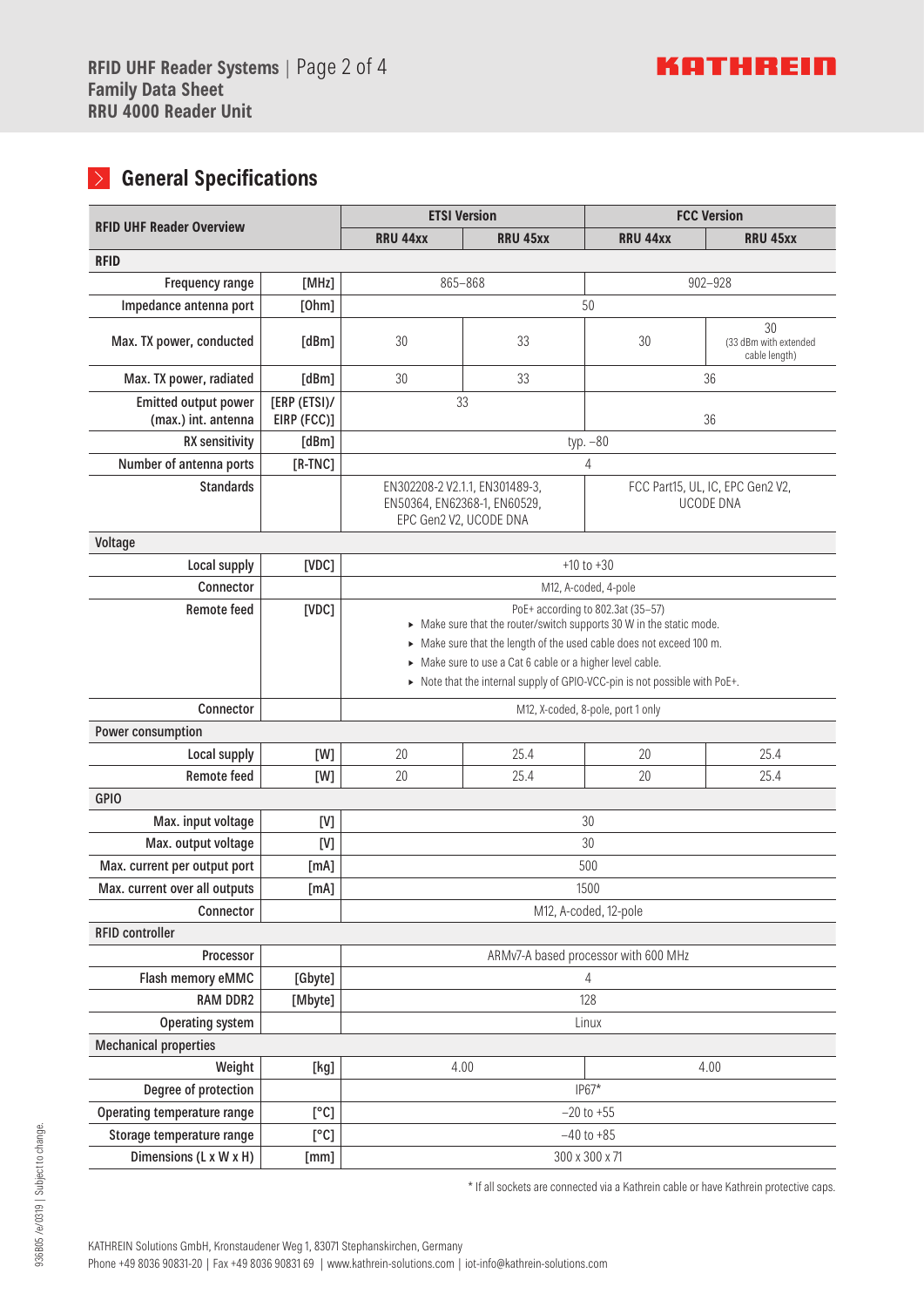# **Optional Specifications**

|                                                        |                                 | <b>ETSI Version</b>                                                      |          |                 | <b>FCC Version</b> |                      |                 |              |          |
|--------------------------------------------------------|---------------------------------|--------------------------------------------------------------------------|----------|-----------------|--------------------|----------------------|-----------------|--------------|----------|
| <b>RFID UHF Reader Overview</b>                        |                                 | <b>RRU 4500</b><br><b>RRU 4400</b><br><b>RRU 4560</b><br><b>RRU 4570</b> |          | <b>RRU 4400</b> | <b>RRU 4500</b>    | <b>RRU 4560</b>      | <b>RRU 4570</b> |              |          |
| <b>Order number</b>                                    |                                 | 52010287                                                                 | 52010288 | 52010289        | 52010290           | 52010295             | 52010296        | 52010297     | 52010298 |
| <b>Embedded PC</b>                                     |                                 |                                                                          |          |                 |                    |                      |                 |              |          |
| Processor                                              | ARMv7-A based                   |                                                                          |          |                 |                    |                      |                 |              |          |
|                                                        | processor,<br>2 cores @ 800 MHz |                                                                          |          |                 |                    |                      |                 |              |          |
| Flash memory<br>(eMMC)                                 | 8 [Gbyte]                       |                                                                          |          | √               |                    |                      | $\checkmark$    |              |          |
| <b>RAM DDR3</b>                                        | 1 [Gbyte]                       |                                                                          |          |                 |                    |                      |                 |              |          |
| <b>Operating system</b>                                | Linux                           |                                                                          |          |                 |                    |                      |                 |              |          |
| <b>Ethernet</b>                                        |                                 |                                                                          |          |                 |                    |                      |                 |              |          |
| Number of<br><b>Ethernet ports</b>                     |                                 | 1                                                                        |          | $\overline{2}$  |                    | 1                    | $\overline{2}$  |              |          |
| Data rate                                              | 10/100 [Mbit/s]                 |                                                                          |          | $\checkmark$    |                    |                      | $\checkmark$    |              |          |
| Connector                                              |                                 |                                                                          |          |                 |                    | M12, X-coded, 8-pole |                 |              |          |
| <b>©KRAI</b>                                           |                                 |                                                                          |          |                 |                    |                      |                 |              |          |
| <b>TX frequency</b>                                    | 22 [kHz]                        |                                                                          |          |                 |                    |                      |                 |              |          |
| Supply voltage<br>(output)                             | 5 [V]                           | $\checkmark$                                                             |          |                 | $\checkmark$       |                      |                 |              |          |
| Max. current<br>per port                               | 100 [mA]                        |                                                                          |          |                 |                    |                      |                 |              |          |
| 4 LED visualisation                                    |                                 |                                                                          |          |                 |                    |                      |                 |              |          |
| Freely pro-<br>grammable                               |                                 | basic LED                                                                |          | high-end LED    |                    | basic LED            | high-end LED    |              |          |
| Wi-Fi                                                  |                                 |                                                                          |          |                 |                    |                      |                 |              |          |
| Supported<br>standards                                 | a, b, g, n                      |                                                                          |          |                 |                    |                      |                 |              |          |
| 2.5 GHz band                                           | 2.412-2.484 [GHz]               |                                                                          |          |                 |                    |                      |                 |              |          |
| Max. TX power<br>(dependent on country)                | max. 17.3 [dBm]                 |                                                                          |          |                 |                    |                      |                 |              |          |
| 5 GHz band                                             | 4.910-5.825 [GHz]               |                                                                          |          | $\checkmark$    |                    |                      |                 | ✓            |          |
| Max. TX power<br>(dependent<br>on country)             | max. 18 [dBm]                   |                                                                          |          |                 |                    |                      |                 |              |          |
| Max. channel<br>bandwidth                              | max. 40 [MHz]                   |                                                                          |          |                 |                    |                      |                 |              |          |
| <b>Bluetooth</b>                                       |                                 |                                                                          |          |                 |                    |                      |                 |              |          |
| Frequency range                                        | 2.402-2.480 [GHz]               |                                                                          |          | $\checkmark$    |                    |                      |                 | $\checkmark$ |          |
| Max. TX power                                          | [dBm]                           |                                                                          |          | 11.7            |                    |                      |                 | 11.7         |          |
| 2G/3G                                                  |                                 |                                                                          |          |                 |                    |                      |                 |              |          |
| Frequency range<br>GSM/GPRS/EDGE                       | 850/900/1800/<br>1900 [MHz]     |                                                                          |          |                 |                    |                      |                 |              |          |
| Frequency range<br><b>UMTS/HSPA</b>                    | 800/850/900/<br>1900/2100 [MHz] |                                                                          |          |                 | ✓                  |                      |                 |              |          |
| Max.TX power<br>(dependent on class<br>and modulation) | 33 [dBm]                        |                                                                          |          |                 |                    |                      |                 |              |          |

KATHREIN Solutions GmbH, Kronstaudener Weg 1, 83071 Stephanskirchen, Germany

Phone +49 8036 90831-20 | Fax +49 8036 90831 69 | www.kathrein-solutions.com | iot-info@kathrein-solutions.com